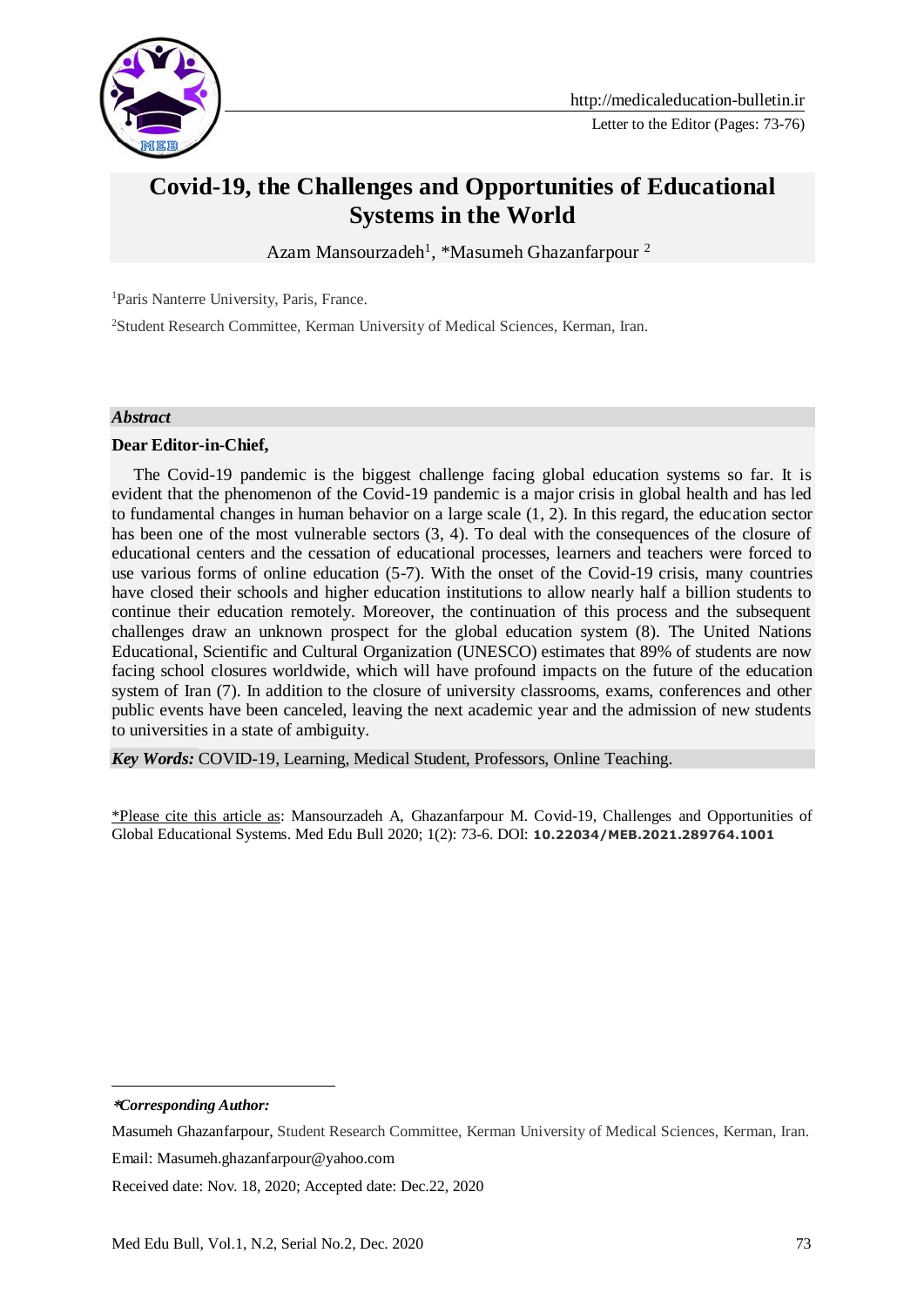The closure of schools and universities may have unforeseen social consequences beyond educational issues. The impacts of COVID-19 are evident in many families. Childcare has become a challenge for dual income families in which at least one

parent has to stay home. Many children in poor countries need free food provided by schools and will be exposed to malnutrition if the school closure is continued (9).



Many families do not have the facilities and skills to educate their children at home. Moreover, many families suffer from "digital inequality", which means a lack of access to the internet and computers (10). In the United Kingdom, the United States, and a number of European countries, universities are financially dependent on the income from the foreign student tuition fees. The outlook for the coming school year is now ambiguous and it is not clear when education will resume. Also, international students do not feel safe about their health. Consequently, this has led to a major financial crisis for universities and private schools. Other private classes are also in crisis on a global scale. Teachers of private classes, ranging from music and sports to tutoring, have lost their students and, subsequently, their source of income. Due to economic pressures and austerity, most extracurricular sports and arts activities are now closed. The only remaining activity that could fill the teenagers' time was the normal school hours, which are also lost due to the pandemic and quarantine. These societies now face a large number of idle adolescents who have no space for

education, recreation, entertainment, and sports. Working women now have to take on the responsibility of teaching children in addition to all their housework and their online job. Continuation of this situation will create a serious crisis in the lifestyle of contemporary families (11-14). However, these are only one side of the problem. Although COVID-19 has caused many problems for families  $(15, 16)$ , students, university students, and societies, significant achievements in this period have been achieved, experienced, and can be useful in the future. Despite the problems and crises associated with distance education, it is still too soon to judge. Overall, online teaching can transform the identity and meaning of inter-personal relationships. Although spending a lot of time with parents at home may be challenging at first, it will, in the long run, develop a new form of family that can have a positive achievement (14, 17). The widespread use of the Internet for educational purposes can make it an essential necessity for individuals. As Amazon was able to replace many small businesses, a similar phenomenon is expected to happen to schools and face-to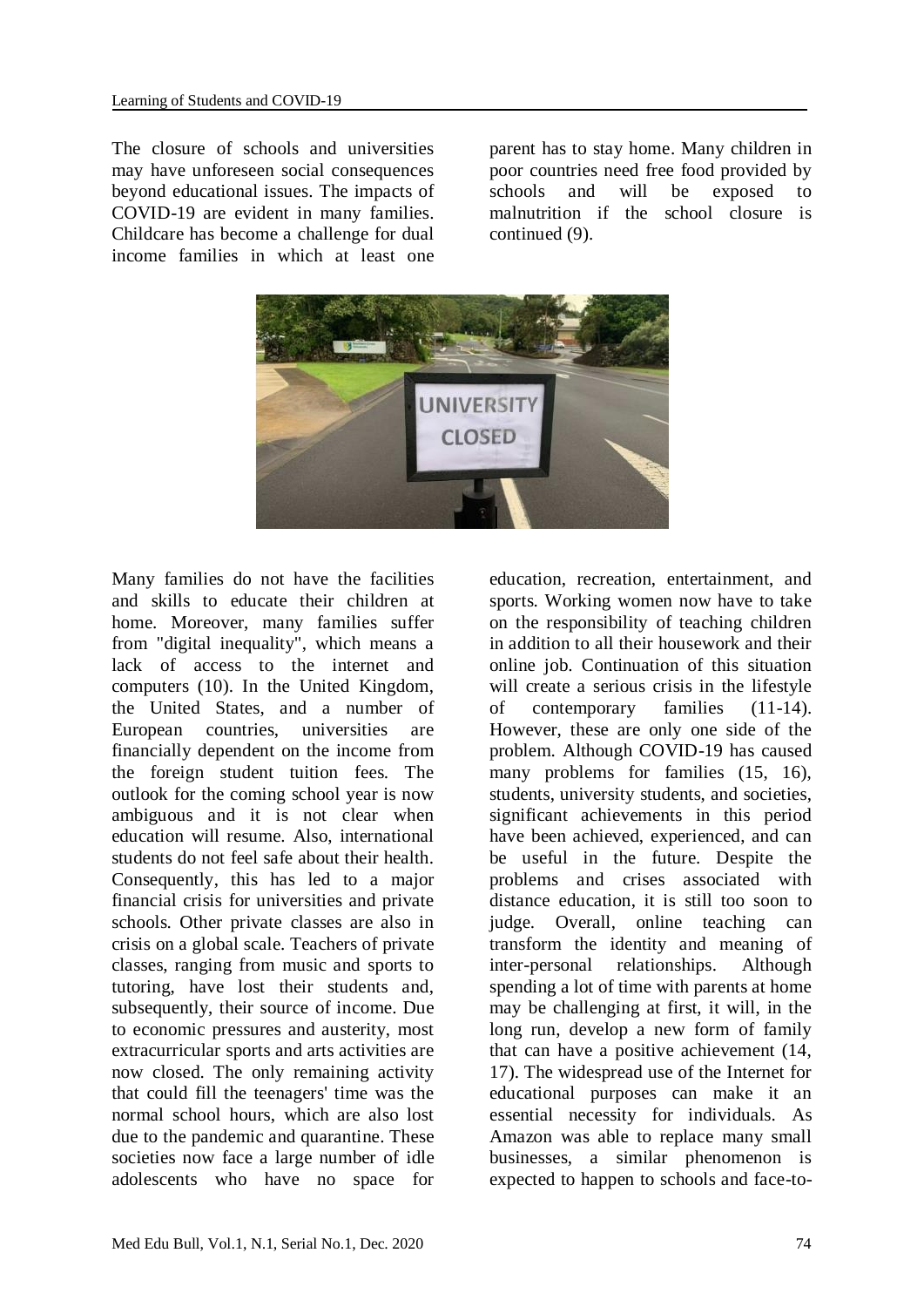face education by large technology companies. Governments are also likely to have no objection against such a process because of the reduction in public education expenses, which they are likely to even encourage. In the meantime, a form of educational integration at the international level is also expected. Moreover, political boundaries will become stricter and stronger at the same time. Therefore, the concept of continuing education abroad and the phenomenon of foreign study will undergo substantial changes and the results will inevitably appear in the economy (17-19). However, although the atmosphere of the global education system will fundamentally change, it is still too early to understand its dimensions.

## **CONCLUSION**

 With regard to the COVID-19 pandemic, online teaching has provided access to education for many students during the epidemic, and this access rate will undoubtedly increase in the coming years (20). Online teaching is therefore one of the best ways of education as it has been growing for years and provides new opportunities for teachers, students, professors, educational planners, and educational institutions (20). However, it should also be noted that online teaching has created problems for teachers, professors and educational centers, including unfamiliarity with new technology and unknown challenges (21- 24). In the post-corona era, it is necessary to turn problems into opportunities with careful planning, looking at educational problems from a new perspective, and finally, starting a new chapter in education, while taking into account the principle of education for everyone, everywhere, and with any facilities.

### **CONFLICT OF INTEREST:** None.

### **REFERENCES**

1. Shared Responsibility, Global Solidarity: Responding to the socioeconomic impacts of COVID-19. [UN](https://reliefweb.int/organization/un-sg)  [Secretary-General/](https://reliefweb.int/organization/un-sg) [UN Sustainable](https://reliefweb.int/organization/unsdg)  [Development Group.](https://reliefweb.int/organization/unsdg) 31 Mar 2020.

2. WHO. Coronavirus disease (COVID-19) Weekly Epidemiological Update and Weekly Operational Update. Available at: [https://www.who.int/emergencies/diseases/nov](https://www.who.int/emergencies/diseases/novel-coronavirus-2019/situation-reports) [el-coronavirus-2019/situation-reports.](https://www.who.int/emergencies/diseases/novel-coronavirus-2019/situation-reports)

3. Edeh Michael Onyema, Nwafor Chika Eucheria, Faith Ayobamidele Obafemi, Shuvro Sen, Fyneface Grace Atonye, Aabha Sharma, Alhuseen Omar Alsayed. Impact of Coronavirus Pandemic on Education. Journal of Education and Practice. 2020; 11 (13). DOI: 10.7176/JEP/11-13-12.

4. Ozer M. The Contribution of the Strengthened Capacity of Vocational Education and Training System in Turkey to the Fight against Covid-19. Yüksekö¤retim Dergisi, 2020;10(2): [https://doi.org/10.2399/yod.20.726951.](https://doi.org/10.2399/yod.20.726951)

5. Bassett R-M, Arnhold N. Education for Global Development: World Bank Blogs. 2020. Available at: [https://blogs.worldbank.org/education/covid-](https://blogs.worldbank.org/education/covid-19s-immense-impact-equity-tertiary-education)[19s-immense-impact-equity-tertiary](https://blogs.worldbank.org/education/covid-19s-immense-impact-equity-tertiary-education)[education.](https://blogs.worldbank.org/education/covid-19s-immense-impact-equity-tertiary-education)

6. UNESCO. Universities tackle the impact of COVID-19 on disadvantaged students. Available at: at: https://en.unesco.org/news/universities-tackleimpact-covid-19-disadvantaged-students.

7. [COVID-19 Educational Disruption and](https://en.unesco.org/covid19/educationresponse)  [Response".](https://en.unesco.org/covid19/educationresponse) UNESCO. 4 March 2020. Retrieved 24 May 2020.

8. Lindzon J. ["School closures are starting, and](https://www.fastcompany.com/90476445/school-closures-are-starting-and-theyll-have-far-reaching-economic-impacts)  [they'll have far-reaching economic](https://www.fastcompany.com/90476445/school-closures-are-starting-and-theyll-have-far-reaching-economic-impacts)  [impacts".](https://www.fastcompany.com/90476445/school-closures-are-starting-and-theyll-have-far-reaching-economic-impacts) Fast Company. Retrieved 22 March 2020.

9. Aristovnik A, Keržič D, Ravšelj D, Tomaževič N, Umek L. ["Impacts of the](https://doi.org/10.3390%2Fsu12208438)  [COVID-19 Pandemic](https://doi.org/10.3390%2Fsu12208438) on Life of Higher [Education Students: A Global](https://doi.org/10.3390%2Fsu12208438)  [Perspective".](https://doi.org/10.3390%2Fsu12208438) Sustainability. 12 (20): 8438.

10. ["Schools Race To Feed Students amid](https://www.npr.org/2020/03/20/818300504/schools-race-to-feed-students-amid-coronavirus-closures)  [Coronavirus Closures".](https://www.npr.org/2020/03/20/818300504/schools-race-to-feed-students-amid-coronavirus-closures) NPR.org. Retrieved 23 March 2020.